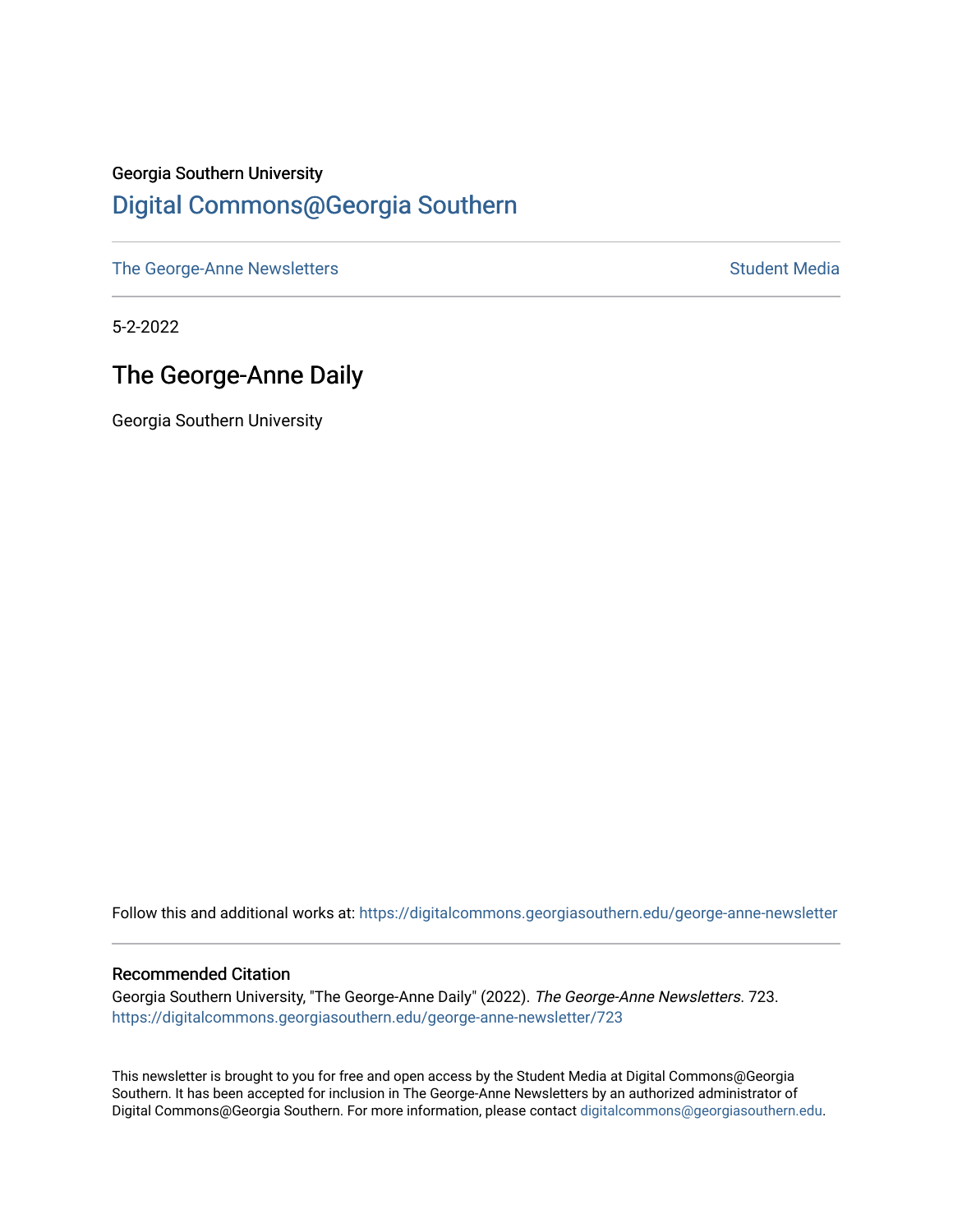

#### **May 2, 2022**

Happy Monday! This is the last Reflector Edition of the daily newsletter, and it has been so fun helping you all plan out your week ahead at Georgia Southern. I am so thankful for my time here at the George-Anne and am sad to say goodbye as I graduate. I hope you all have a successful finals week, incredible summer, and as always, Hail Southern! -Lauren Sabia, Editor-in-Chief of the Reflector

Hey Eagles! Head to the polls on 5/24 and make sure your voice is heard in the GA PRIMARY ELECTION.



## **FIND YOUR POLLING LOCATION HERE**

## **Top three tips for surviving finals week**

Lauren Sabia

The week we have all been dreading is sadly upon us. Finals is the stressful ending of the semester right before the freedom of summer hits, and sometimes it can get hard to manage when all you want is to pass your classes. Here are three tips on how to survive the hectic next few days.

- **Make sure you are getting enough sleep.** You may feel like you need to cram all your studying in right before the final exam, but trying to pull an all nighter can have negative impacts on your memory and reasoning skills. Schedule in time to sleep, and eat a good breakfast while you are at it.
- **Find the right study locations and methods for you.** While it may seem like you should go to the group study sessions at the library and reread all your textbook chapters the night before, that may not be the right way to study for your needs. It may take some trial and error to figure out what is your most productive way to prepare for finals, but that is okay. It is okay to skip the group studying and head to the fourth floor by yourself for some quiet focus time.
- **Stay organized and develop a plan.** Make sure you know what days and times each of your final exams are, and create a study plan of when you will tackle each course and topic. Remember that prior planning prevents poor performance, meaning that just taking a few minutes to organize your studying materials and deciding a schedule of when you will look over it can make all the difference in feeling prepared and avoiding procrastination.



## **COMING UP ON CAMPUS**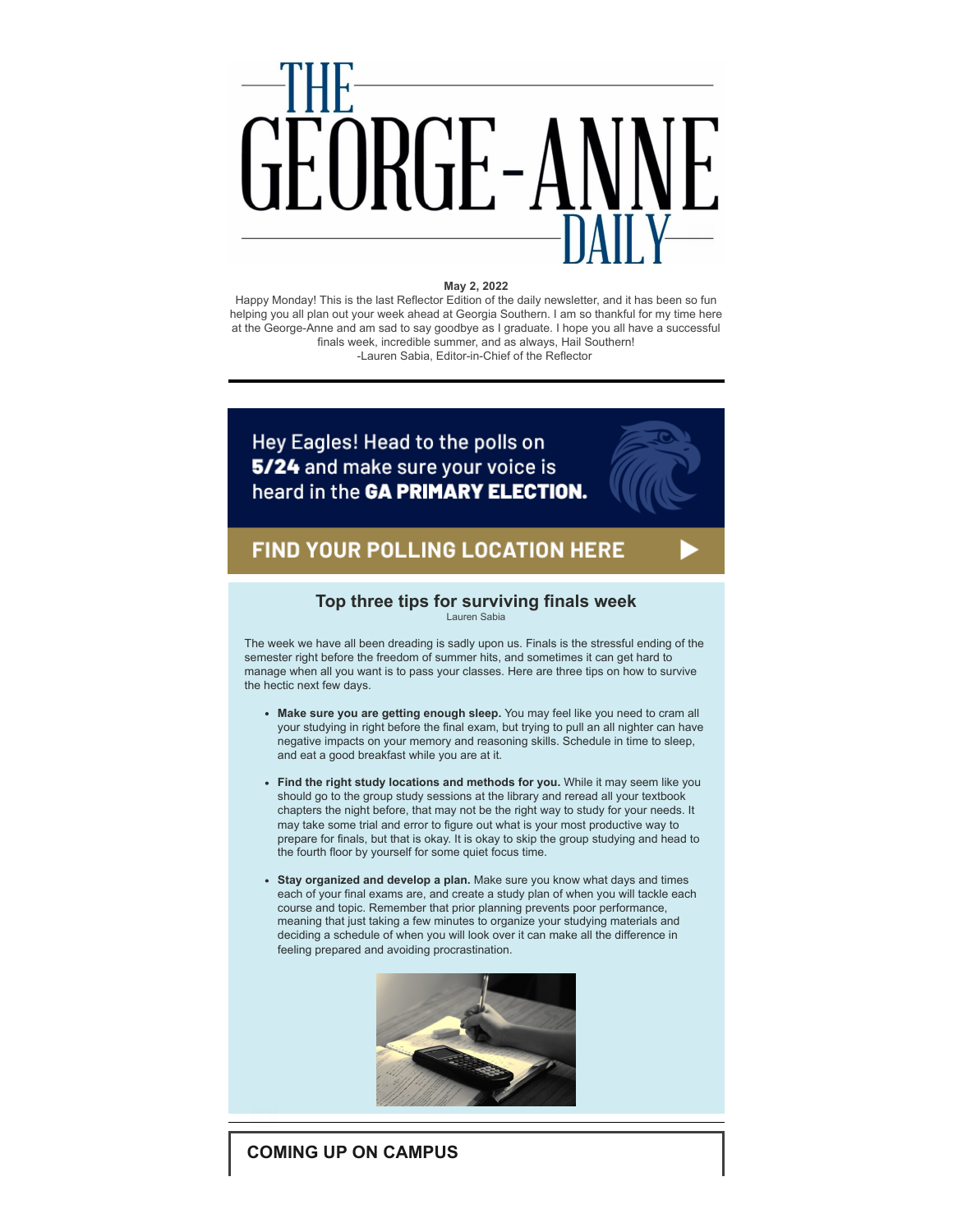#### **Cookies and Coping** May 2 - 5:00 -10:00 PM

Head to the Tutoring Services at Henderson Library to join the Academic Success Center for some cookies and last-minute help from the tutors.

#### **Donut Stress for Finals** May 3 - 11:00 AM-1:00 PM

Join UPB at the Rotunda for some donuts and a stress-relieving activity.

#### **The Lantern Walk**

#### May 6 - 7:00 PM

For those graduating, join UPB and bring your family and friends to Sweetheart Circle for a trip down memory lane and celebration. Wear your cap and gown.





### **[Athleisure is all the rage, but the hefty price tag isn't](https://r20.rs6.net/tn.jsp?f=001Gvs6IkfA7bgFu7bot44mpkmet2u3OCGSk-OTls1_eeJvHpPXsOP9usg_yq0ND5waa0FwaF1E-HdDkn2NwEcCtQhX2emM8vAhM2efw_pzqpoOfMbeflajwbW4KltYxpcuyp0xs_bnHphuc0tR3x5jJ9U3G77wKdoUV0bUKZ6UNY5Jbly3lvIdwGNoQsEhnAMxReqAtvI0nXPwrTKUjtm5WmJ514LnkbWMabAx28py73iaHlaNV2fTv8L2W5CsNyEW&c=cfvuQoj23grOAmQH6X6dDKo6gHKIHG_Qt-eRllW2ZjBfFrLOFMgF_w==&ch=EA_iU4F0zVmGBQs0ywjv1IBJ4l4QSTym9QSrJA__GkCQbDo4ZdtPgw==)**

**Athleisure** is a fashion trend involving athletic clothing that is both comfortable and aesthetically appealing. Currently, it's become one of the biggest fashion trends amongst college students.

- **When walking around campus**, you'll notice many students wearing popular athletic brands like lululemon, Nike, Athleta, Aerie, GymShark and more. It can be anything from leggings, sweatshirts, sweatpants, running shorts and comfortable shirts.
- **The problem with athleisure** for college students is that most popular brands are not on a college friendly budget. Luckily, there are many cheaper alternatives that can be seen as "dupes" for higher-end brands.
- **Amazon is a great place to start** when searching for cheaper athleisure with their wide variety. Other stores like Old Navy, TJ Maxx and Target are good places to find cheaper men and women's options as well.
- **Check out** the links in the story for popular, "high-end" athleisure dupes and a look at some students' fits on campus.

**[Read](https://r20.rs6.net/tn.jsp?f=001Gvs6IkfA7bgFu7bot44mpkmet2u3OCGSk-OTls1_eeJvHpPXsOP9usg_yq0ND5waa0FwaF1E-HdDkn2NwEcCtQhX2emM8vAhM2efw_pzqpoOfMbeflajwbW4KltYxpcuyp0xs_bnHphuc0tR3x5jJ9U3G77wKdoUV0bUKZ6UNY5Jbly3lvIdwGNoQsEhnAMxReqAtvI0nXPwrTKUjtm5WmJ514LnkbWMabAx28py73iaHlaNV2fTv8L2W5CsNyEW&c=cfvuQoj23grOAmQH6X6dDKo6gHKIHG_Qt-eRllW2ZjBfFrLOFMgF_w==&ch=EA_iU4F0zVmGBQs0ywjv1IBJ4l4QSTym9QSrJA__GkCQbDo4ZdtPgw==) More**

## **REFLECTOR RECOMMENDS**

As we frantically prepare for finals and stress over them, we have to remember to take breaks and check in on our mental health. That is why we recommend downloading the "Calm" app.

This app provides ways to meditate, destress and relax by playing audio clips or videos through your phone. The app is free to download, but some features are only offered to premium members.